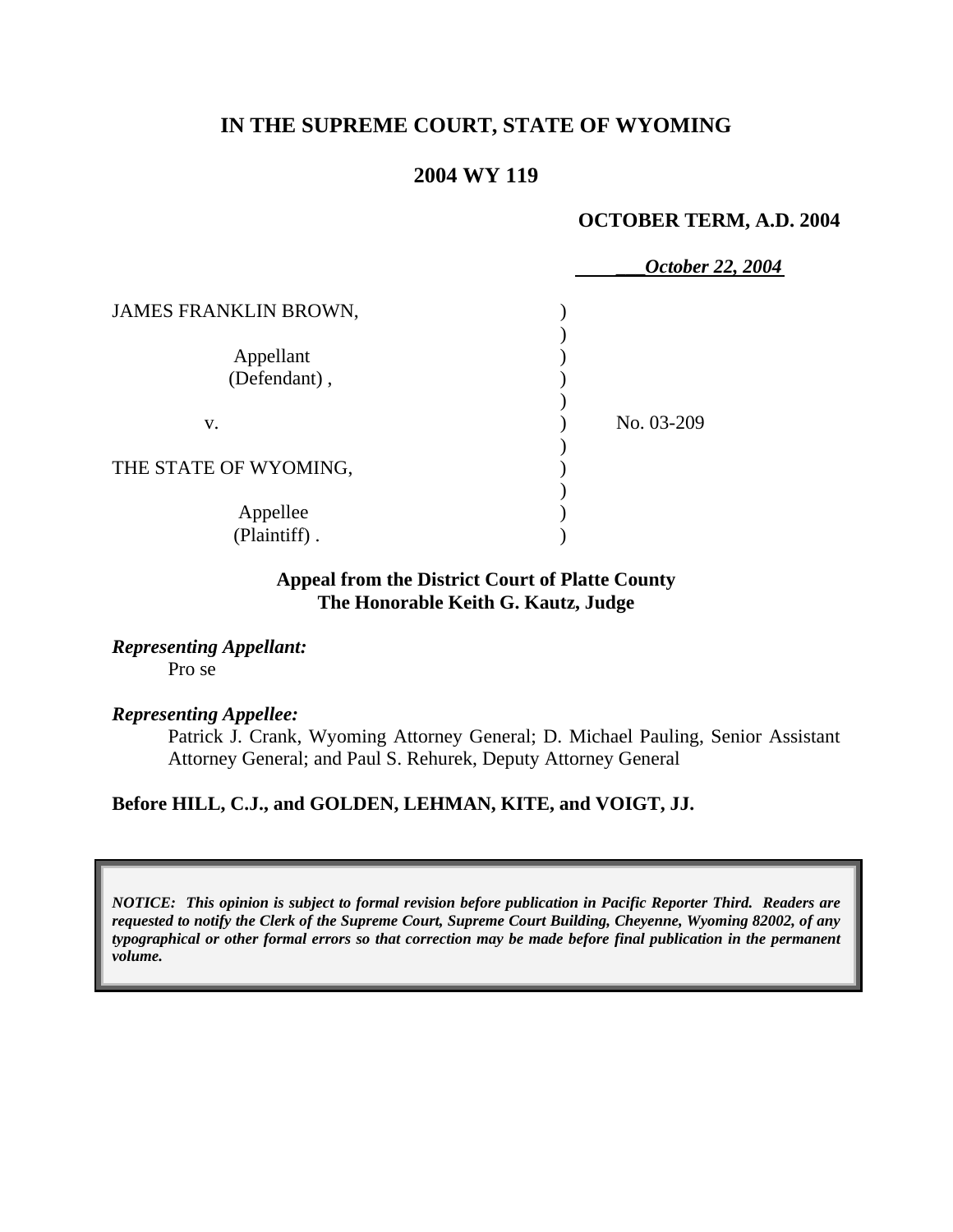## **HILL, Chief Justice.**

[¶1] Appellant, James Franklin Brown (Brown), maintains that the district court erred in denying his motion to correct an illegal sentence. He argues that the sentences imposed upon him after his 1990 convictions violate recently articulated constitutional principles and, therefore, those sentences must be vacated. The district court denied Brown's motion. We will affirm.

## **ISSUES**

[¶2] Brown raises this issue:

Did the district court error and abuse its discretion by denying [Brown's] motion to correct his unconstitutional and therefore illegal sentences?

The State articulates the issue thus:

Do [Brown's] life sentences for second degree sexual assault violate *Apprendi v. New Jersey*, 530 U.S. 466 (2000)?

In his reply brief, Brown refines his issue somewhat:

Whether pursuant to United States Supreme Court precedent, [Brown's] constitutional rights were violated when the aggravating facts and circumstances (predicate facts) used to increase his sentences were not properly found by the jury?

## **FACTS AND PROCEEDINGS**

[¶3] In 1990 Brown was convicted of five counts of second degree sexual assault and two counts of taking immodest, immoral or indecent liberties with a minor. At his arraignment, he was informed of the potential that his sentences would be enhanced to as much as life in prison if he were to be sentenced on two or more counts of second degree sexual assault. Brown was sentenced to two terms of not less than nine nor more than ten years in prison on each of the two indecent liberties counts, and to five consecutive life sentences on each of the five second degree sexual assault convictions. On direct appeal, this Court reversed one of the five convictions for second degree sexual assault, but the judgment and sentence were otherwise affirmed. *Brown v. State*, 817 P.2d 429, 437, 440 (Wyo. 1991).

[¶4] On June 22, 1994, Brown filed a motion to correct an illegal sentence in the district court. The district court denied the motion. Brown appealed that decision to this Court wherein we made the following holding: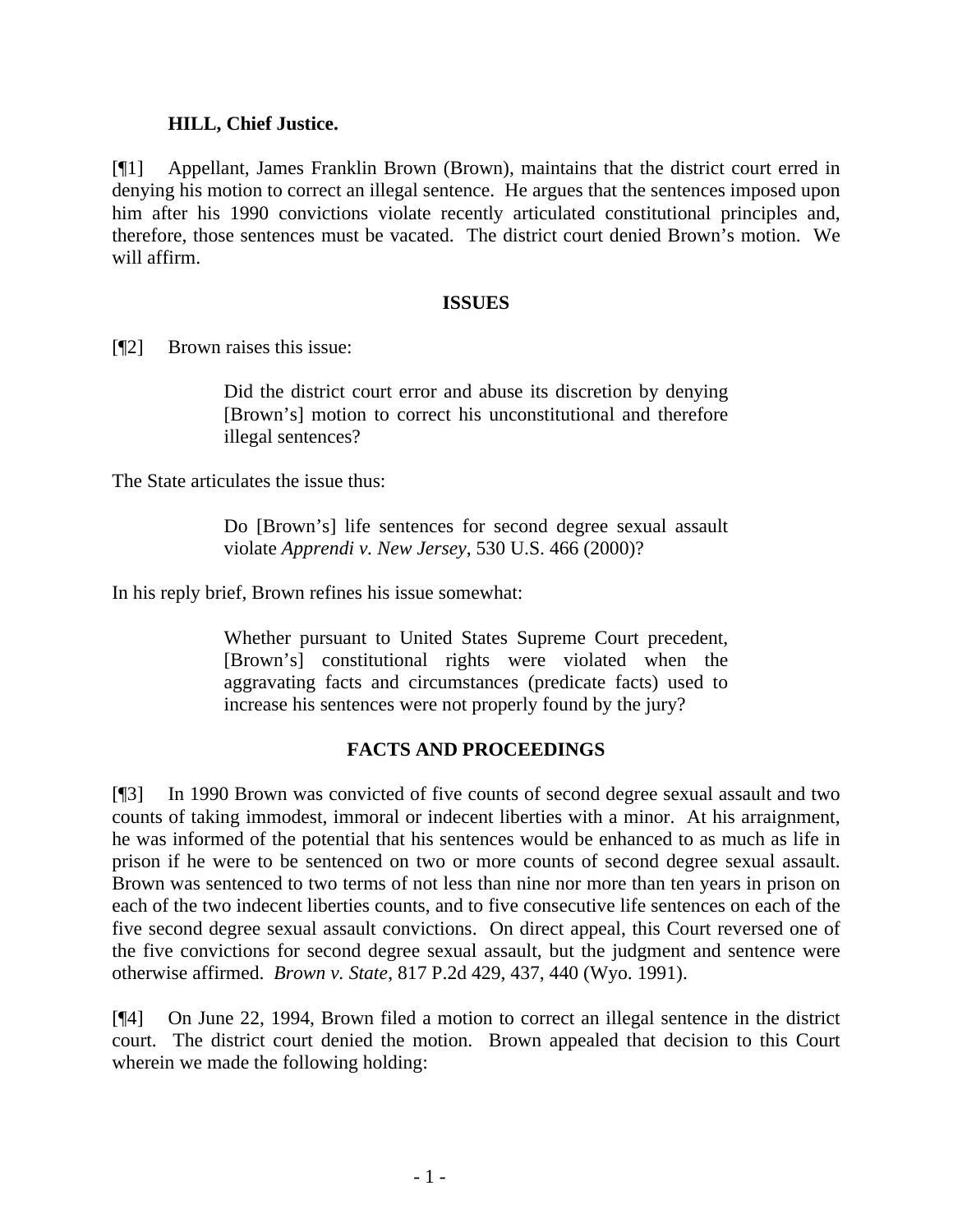Brown claims the life sentences he received are illegal and unconstitutional. Essentially, the gravamen of Brown's appeal is that the district court sentenced him to life terms without giving any minimum term along with the maximum life term. Brown also raises a host of side issues including ineffective assistance of counsel and violations of due process, the fifth, sixth and eighth amendments.

A district court's resolution of a motion to correct or reduce a sentence is entitled to considerable deference. *Montez v. State*, Wyo.1979, 592 P.2d 1153. On appeal we will not substitute our own views for those of the district court unless there is no rational basis for its conclusions. *Key v. State*, Wyo.1980, 616 P.2d 774.

*Fortin v. State*, 622 P.2d 418, 420 (Wyo.1981). The district court denied Brown's motion, finding that he had raised similar claims in a Petition for Post-Conviction Relief and an earlier Motion to Correct an Illegal Sentence. It also concluded that the issues had already been decided by this court in *Brown v. State*, 817 P.2d 429, or were otherwise barred by W.S. 7-14-103 since they were not raised in his original petition.

After a review of the record, we agree with the district court that Brown raises the identical issues in this proceeding that he brought in previous motions for post-conviction relief and to correct an illegal sentence. A motion to correct an illegal sentence does not permit a defendant to relitigate an issue which has already been considered and decided. *Montez v. State*, 592 P.2d 1153, 1154 (Wyo.1979). These issues are governed by the law of the case and cannot be raised in subsequent motions under W.R.Cr.P. 35(a).

The record further discloses that any issues not previously decided are barred by W.S. 7-14-103 or are not properly matters for consideration under a W.R.Cr.P. 35(a) motion. Accordingly, the district court did not err in denying relief.

*Brown v. State*, 894 P.2d 597, 598 (Wyo. 1995).

[¶5] On July 26, 1995, Brown filed another motion to correct an illegal sentence. The district court denied that motion also. On appeal we affirmed. *Brown v. State*, 929 P.2d 522 (Wyo. 1996) (this appeal dealt with the district court's imposition of the crime victim's surcharge).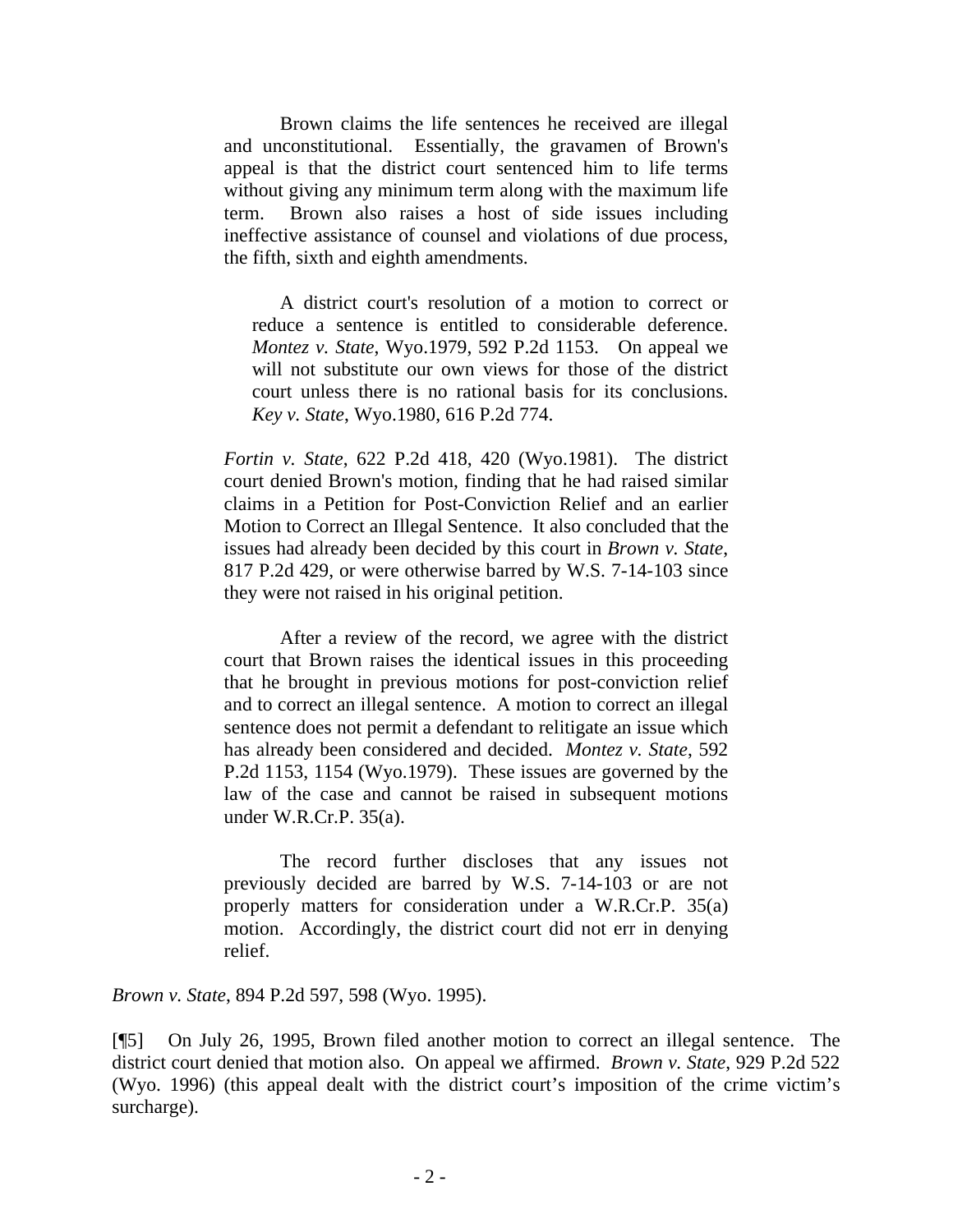[¶6] On July 7, 2003, Brown filed yet another motion to correct illegal sentences, this one styled along the same lines as the instant appeal. The district court denied this motion as well, and that denial is the subject of this appeal.

## **STANDARD OF REVIEW**

[¶7] An illegal sentence is one that exceeds statutory limits, imposes multiple terms of imprisonment for the same offense, or otherwise violates constitutions or the law. The determination of whether a sentence is illegal is made by reference to the authorizing statute or applicable constitutional provisions and is, therefore, a matter of statutory interpretation. Interpretation of statutes is a question of law, which we review de novo. *Bush v. State*, 2003 WY 156, ¶ 8, 79 P.3d 1178, ¶ 8 (Wyo. 2003) (citing *Ryan v. State*, 988 P.2d 46, 62-63 (Wyo. 1999)).

[¶8] With respect to sentences very similar to those imposed on Brown, we said this in *DeLoge v. State*, 2002 WY 155, ¶¶ 10-12, 55 P.3d 1233, ¶¶ 10-12 (Wyo. 2002):

> … DeLoge contends that the statute will permit only one enhancement; that is, that the proper sentence would have been, at most, one life sentence for all six counts. In making this argument, DeLoge relies on authority construing a statute that permits enhancement of a sentence based on a previous conviction or convictions. An example of such a statute is Wyoming's "habitual criminal" statute:

> > 6-10-201. "Habitual criminal" defined; penalties.

(a) A person is an habitual criminal if:

(i) He is convicted of a violent felony; and

(ii) He has been convicted of a felony on two (2) or more previous charges separately brought and tried which arose out of separate occurrences in this state or elsewhere.

(b) An habitual criminal shall be punished by imprisonment for:

(i) Not less than ten (10) years nor more than fifty (50) years, if he has two (2) previous convictions;

(ii) Life, if he has three (3) or more previous convictions.

Wyo. Stat. Ann. § 6-10-201 (LexisNexis 2001). DeLoge's argument falls short, however, because the plain language of § 6-2-306(b)(i) only speaks in terms of "being sentenced for two (2) or more separate acts of sexual assault in the ... second degree." There is no requirement that the convictions be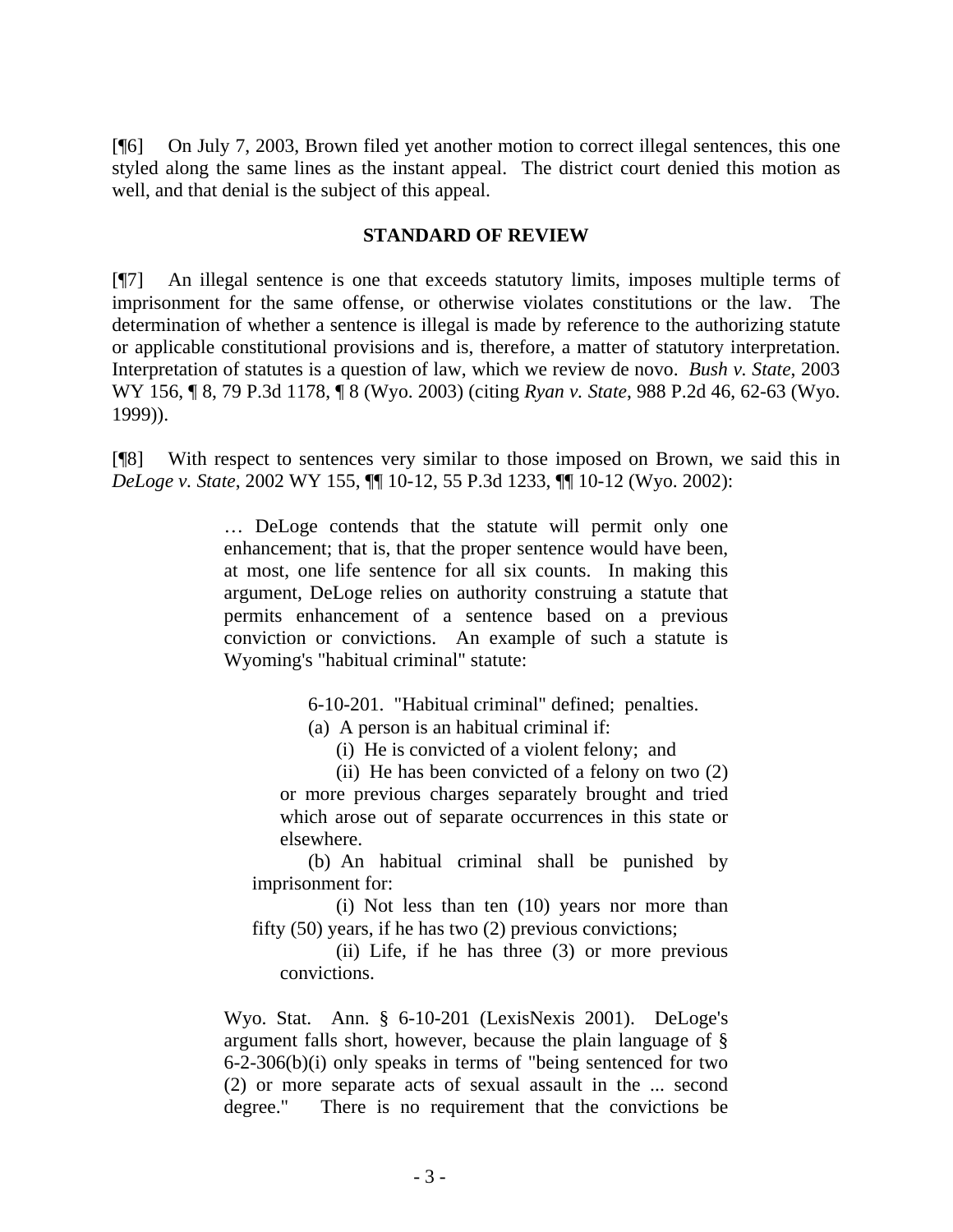"previous," as is the case with the habitual criminal statute. Our rules of statutory construction require that we construe statutes in pari materia, giving effect to each word, clause, and sentence so that no part will be inoperative or superfluous, and we must not construe a statute in a manner that renders any portion meaningless or produces an absurd result. *Abeyta*, ¶ 9. When we apply the applicable rules of statutory construction to this statute, we are compelled to conclude that the legislative intent is clear that a defendant who is being sentenced for two or more separate acts of sexual assault in the second degree may be sentenced to a life sentence for each separate act. *Stambaugh v. State*, 613 P.2d 1237, 1241-43 (Wyo.1980).

Next, DeLoge contends that the statute must be construed to mean that a sentence not subject to the enhancement provision must be imposed for the first count and the enhancement provision only applies to offenses subsequent to the first sentence. Again, applying the same rules of statutory construction set out above, we are compelled to conclude that the rules of statutory construction do not permit us to add such language to that which the legislature provided in its unambiguous enactment. *Fullmer v. Employment Security Commission*, 858 P.2d 1122, 1124 (Wyo.1993).

DeLoge also maintains that the statute operates in a manner which violates double jeopardy because for at least one count he is punished twice, i.e., one count is used both as the underlying offense and as an offense giving rise to the enhancement provision. Again, we view this as mixing the concept of "previous" offenses used in the habitual criminal statute, with the language used in  $\S$  6-2-306(b)(i), "being sentenced for two (2) or more separate acts of sexual assault in the ... second degree." Our precedents are clear that multiple sexual assaults are separate offenses even though they might be separated by only very short time periods. *Frenzel v. State*, 938 P.2d 867, 868-9 (Wyo.1997); *Hamill v. State*, 602 P.2d 1212, 1216-17 (Wyo.1979).

*Also see Blakeman v. State*, 2002 WY 177, ¶¶ 9-10, 59 P.3d 140, ¶¶ 9-10 (Wyo. 2002).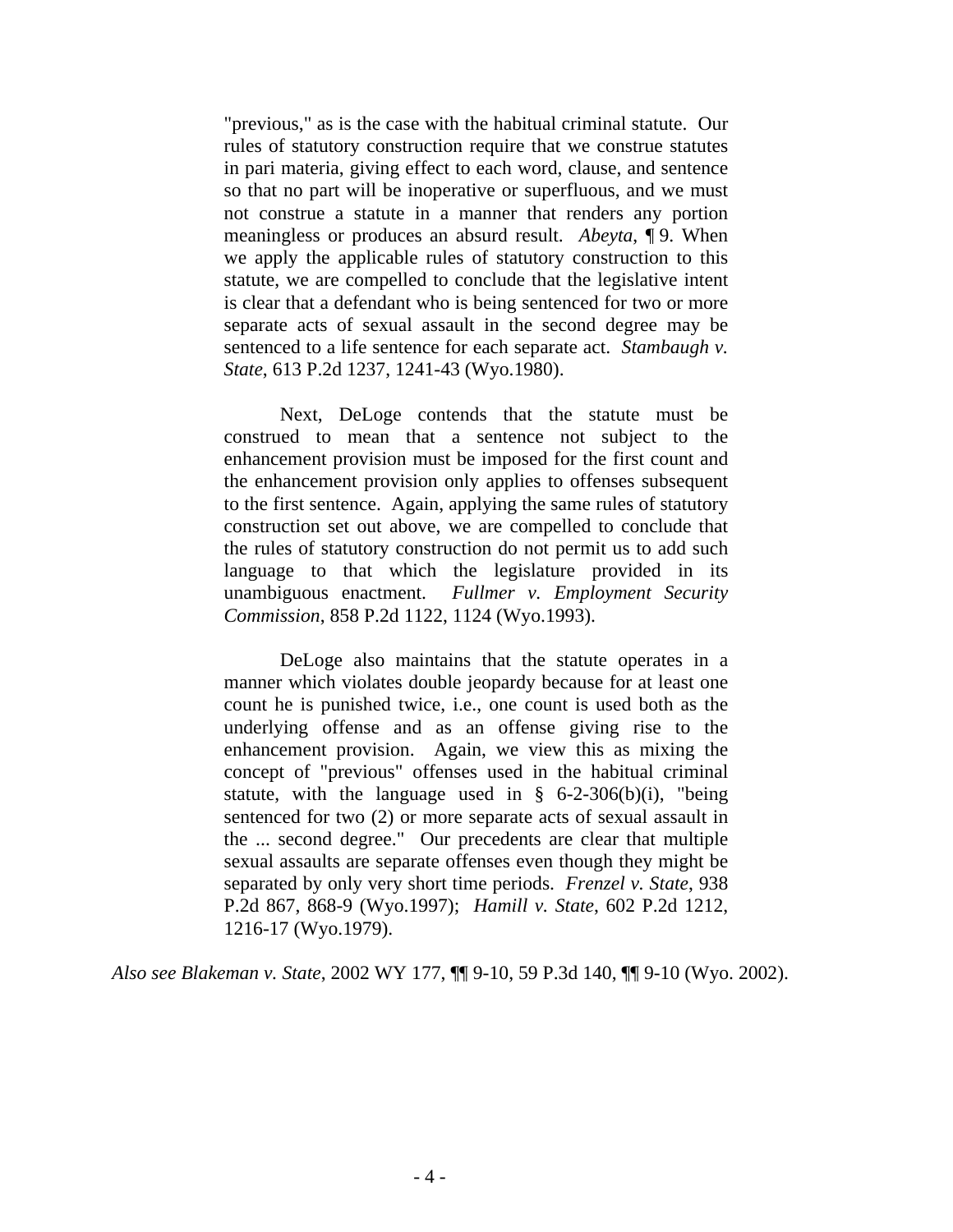#### **DISCUSSION**

### **Application of** *Jones***,** *Apprendi***, and** *Ring*

[¶9] This issue arises in the context of a sentencing provision found in Wyoming's sexual assault statutes at the time the crimes were committed. That statute has undergone some revision since that time, but because the substance of it is identical for purposes of the issue at hand, we will recite here the current version of that statute. Wyo. Stat. Ann. § 6-2-306 (LexisNexis 2003) (contemporaneous version at Wyo. Stat. Ann. § 6-2-306 (Michie 1988)):

> (a) An actor convicted of sexual assault who does not qualify under the criteria of subsection (b) or (d) of this section shall be punished as follows:

> > (i) Sexual assault in the first degree is a felony punishable by imprisonment for not less than five (5) years nor more than fifty (50) years;

> > (ii) Sexual assault in the second degree is a felony punishable by imprisonment for not more than twenty (20) years;

> > (iii) Sexual assault in the third degree is a felony punishable by imprisonment for not more than fifteen  $(15)$  years;

> > (iv) Repealed by Laws 1997, ch. 135, § 2, eff. July 1, 1997.

 (b) **An actor who is convicted of sexual assault and who does not qualify under the criteria of subsection (d) of this section shall be punished by the extended terms of subsection (c) of this section if:** 

> **(i) He is being sentenced for two (2) or more separate acts of sexual assault in the first or second degree**;

> (ii) He previously has been convicted of any crime containing the same or similar elements as the crimes defined in W.S. 6-2-302 or 6-2-303.

 (c) **An actor convicted of sexual assault who qualifies under the criteria of subsection (b) of this section shall be punished as follows:** 

> **(i) Sexual assault in the first or second degree is a felony punishable by imprisonment for not less than five (5) years or for life;**

> (ii) Sexual assault in the third degree is a felony punishable by imprisonment for not more than twenty (20) years;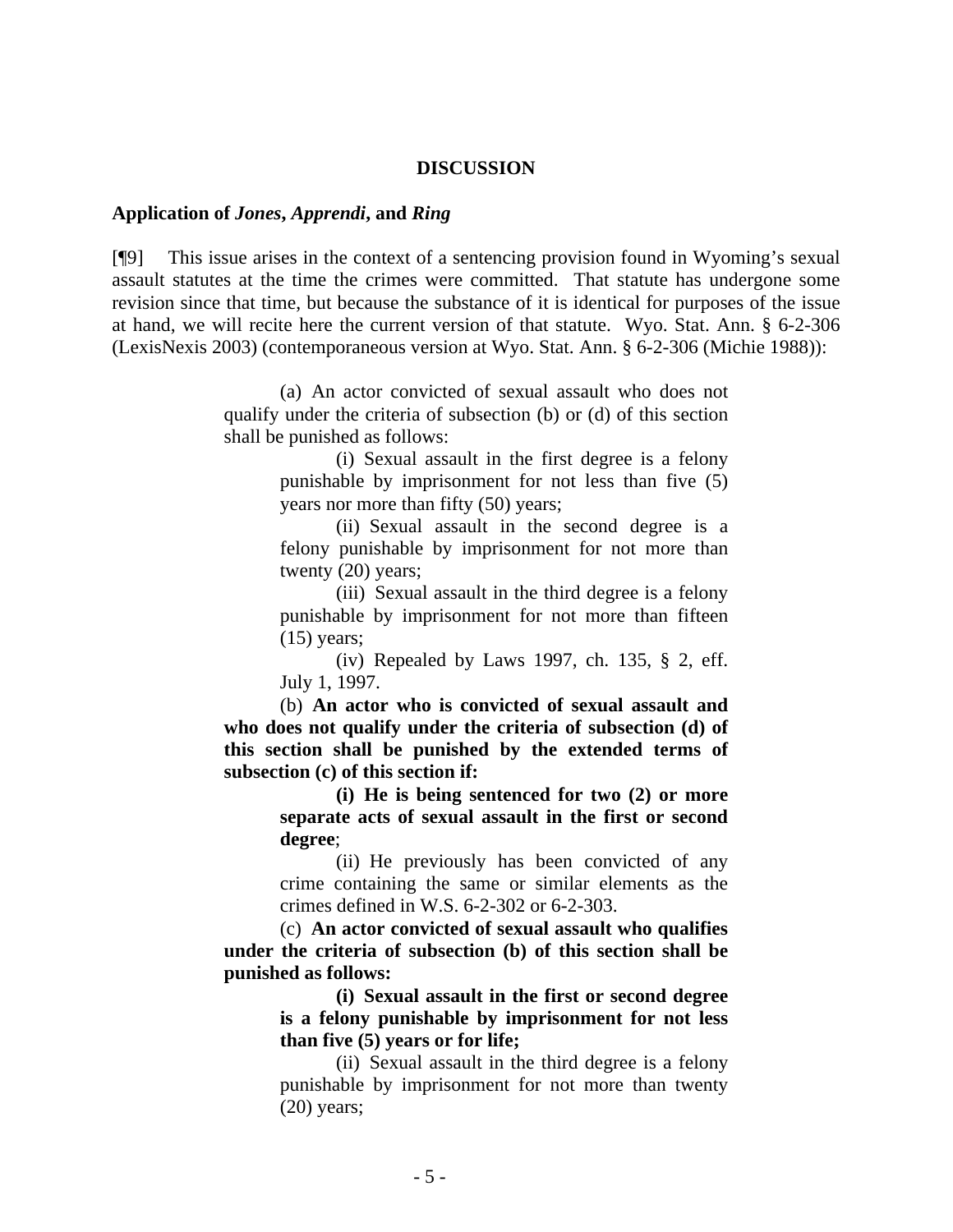(iii) Repealed by Laws 1997, ch. 135,  $\S$  2, eff. July 1, 1997.

(d) An actor who is convicted of sexual assault shall be punished by life imprisonment without parole if the actor has two (2) or more previous convictions for any of the following designated offenses, which convictions resulted from charges separately brought and which arose out of separate occurrences in this state or elsewhere:

> (i) A crime defined in W.S. 6-2-302 through 6-2- 304 or a criminal statute containing the same or similar elements as a crime defined by W.S. 6-2-302 through 6- 2-304;

> (ii) Repealed by Laws 1997, ch. 135,  $\S$  2, eff. July 1, 1997.

(iii) A conviction under W.S.  $14-3-105(a)$ , or a criminal statute containing the same or similar elements as the crime defined by W.S.  $14-3-105(a)$ , if the circumstances of the crime involved a victim who was under the age of sixteen (16) at the time of the offense and an actor who was at least four (4) years older than the victim. [Emphasis added.]

[¶10] Brown contends that this statute impermissibly allows the trial court, rather than the jury, to make findings of fact as to whether the enhanced sentence allowed by the statute should be imposed. For this proposition he relies upon *Apprendi v. New Jersey*, 530 U.S. 466, 147 L.Ed. 2d 435, 120 S.Ct. 2348 (2000). In *Apprendi* the United States Supreme Court dealt with a pair of New Jersey statutes. The first statute at issue was possession of a firearm for an unlawful purpose (sentence of 5-10 years), and the second was a hate crime statute (which provided for an extended term of 10-20 years if trial court found by a preponderance of the evidence that the defendant acted out of hate for certain individuals and/or groups). The question presented in that case was whether the Due Process Clause of the Fourteenth Amendment requires that a factual determination authorizing an increase in the maximum prison sentence be made by a jury on the basis of proof beyond a reasonable doubt, rather than by a trial judge. *Id*., at 2351. Apprendi pleaded guilty to three crimes, and one of those crimes had the potential for the hate crime enhancement because it was alleged that the crime was motivated by racial bias. After accepting the guilty pleas, the trial court held a hearing and found by a preponderance of the evidence that the hate crime enhancement should be applied. In deciding *Apprendi*, the Supreme Court relied upon a previous decision to the effect that "under the Due Process Clause of the Fifth Amendment and the notice and jury trial guarantees of the Sixth Amendment, any fact (other than prior conviction) that increases the maximum penalty for a crime must be charged in an indictment, submitted to a jury, and proven beyond a reasonable doubt." *Id*., at 2355, 2362-63 (citing *Jones v. U.S.*, 526 U.S. 227, 119 S.Ct. 1215, 1224, n.6, 143 L.Ed.2d 311 (1999)). *Also see Ring v. Arizona*, 536 U.S. 584, 1122 S.Ct. 2428, 153 L.Ed.2d 556 (2002) (judge sitting alone may not determine the presence or absence of aggravating factors to impose death penalty); *Schriro v. Summerlin*,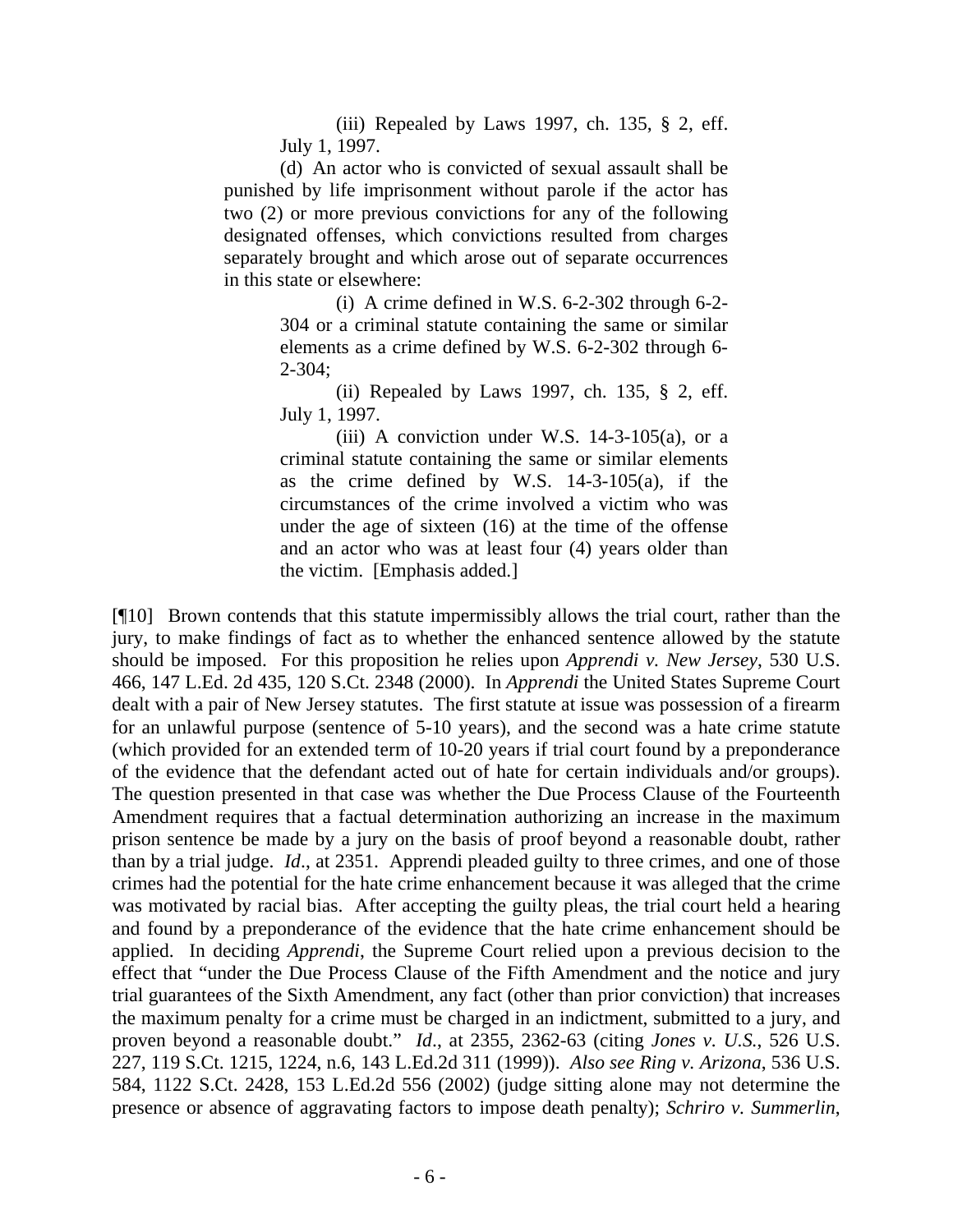\_\_\_ U.S. \_\_\_, 124 S.Ct. 2519, \_\_\_ L.Ed.2d \_\_\_ (2004) (*Ring* does not have retroactive application); and *see generally* Joshua A.T. Fairchild, *To Err is Human: The Judicial Conundrum of Curing Apprendi Error*, 55 Baylor L. Rev.889, esp. 919-20, 921-22, 931-32 (2003) ("Yet, at the same time, the chances that any of these sentences will actually be reversed under *Apprendi* is slim, even when the question is a matter of life and death.").

[¶11] In 2002, the United States Supreme Court had occasion to further explain its holding in *Apprendi*. In *United States v. Cotton*, 535 U.S. 625, 630-632, 122 S.Ct. 1781, 1785-86, 152 L.Ed.2d 860 (2002), the Court restated its *Apprendi* holding. It then applied a plain error analysis to a conviction, and the sentence imposed incident to that conviction, where the indictment had failed to include drug quantity, where drug quantity increased the applicable maximum sentence, and defendants had made no objection at trial. The Court held that the error did not seriously affect the "fairness, integrity, or public reputation of judicial proceedings," where the pertinent evidence was "overwhelming" and "essentially uncontroverted." Thus, the convictions and sentences were upheld. Professor Fairchild makes this observation about a "continuum of certainty" in such cases:

> …. Current applications of *Apprendi* and *Cotton* are best understood in terms of a continuum of certainty regarding the correct outcome of the case. At one end of the spectrum, courts have found cogent ways of explaining that in certain common types of appeals, no *Apprendi* violation actually occurred. Next along the continuum are cases in which a jury did not make a formal finding as to the omitted element of the crime, but the court is able, nonetheless, to discern that the jury in fact decided the issue. Similarly, courts affirm when a defendant's allocution to drug amounts in a plea hearing definitively settled the drug amount question. Finally come the gray-area cases in which courts apply the rule of *Cotton* to weigh the evidence against a defendant and determine whether it was indeed overwhelming and uncontroverted.

Joshua A.T. Fairchild, *To Err is Human: The Judicial Conundrum of Curing Apprendi Error*, 55 Baylor L. Rev.889, 932 (2003).

[¶12] It is also worthwhile to note here that the United States Supreme Court has held that *Apprendi* does not apply where the enhancer is, by terms of the applicable statute, a "sentencing factor" and not an "essential element of the crime," and applies so as to extend the minimum sentence but does not enlarge the applicable maximum sentence. *Harris v. United States*, 536 U.S. 545, 122 S.Ct. 2406, 153 L.Ed.2d 524 (2002).

[¶13] It seems clear that *Apprendi* and its progeny do not apply to the circumstances of this case, and we take note that we have previously responded to a similar argument and reached that conclusion: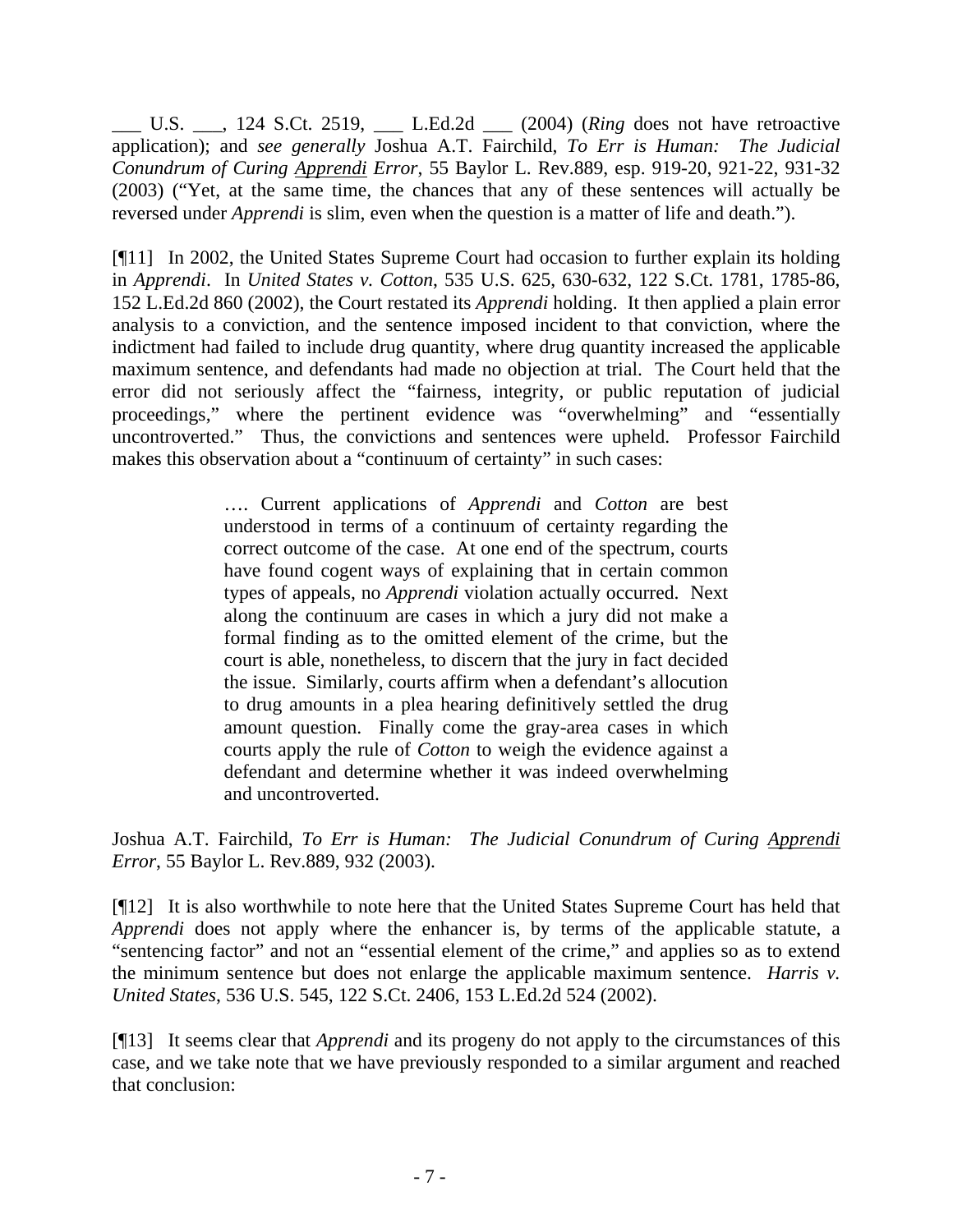Second, according to the United States Supreme Court,

[o]ther than the fact of a prior conviction, any fact that increases the penalty for a crime beyond the prescribed statutory maximum must be submitted to a jury, and proved beyond a reasonable doubt.

*Apprendi v. New Jersey*, 530 U.S. 466, 490, 120 S.Ct. 2348, 147 L.Ed.2d 435 (2000). *See also United States v. Sullivan*, 255 F.3d 1256, 1264-65 (10th Cir.2001), *cert. denied*, 534 U.S. 1166, 122 S.Ct. 1182, 152 L.Ed.2d 124 (2002) and *Joyner v. State*, 2002 WY 174, ¶ 19 n. 5, 58 P.3d 331, 337-38 n. 5 (Wyo.2002). In *Jaramillo v. City of Green River*, 719 P.2d 655, 659 (Wyo.1986), a case involving a city ordinance that enhanced the penalty for driving while under the influence based on prior convictions, we held:

The rule in Wyoming is that unless a statutory right exists to have the question of prior convictions submitted to the jury, such as that encompassed in the Wyoming habitual criminal statutes, §§ 6-10-201 through 6-10-203, W.S.1977, the court rather than the jury can determine the question of prior convictions. Jaramillo contends, however, that there is language in *State ex rel. Motor Vehicle Division v. Holtz*, Wyo., 674 P.2d 732 (1983) which subjects the submission of prior convictions for driving while under the influence of intoxicating liquor to the same requirements as the habitual criminal statute. The language upon which Jaramillo relies is:

"... [T]he statutory requirement that the sentence to be imposed by the court be more severe as the number of prior convictions of the defendant increases makes the [D.W.U.I.] statute a habitual criminal act. Before the sentence of a defendant can be enhanced under such act, he must have notice of the fact that such is contemplated. Generally, the notice must be contained in the information or charge under which he is prosecuted. *Evans v. State*, Wyo., 655 P.2d 1214 (1982). Section 6- 10-203(a), W.S.1977 (1983 Replacement), provides:

'(a) An information or indictment which charges a person as an habitual criminal shall set forth the charged felony and allege the previous convictions.'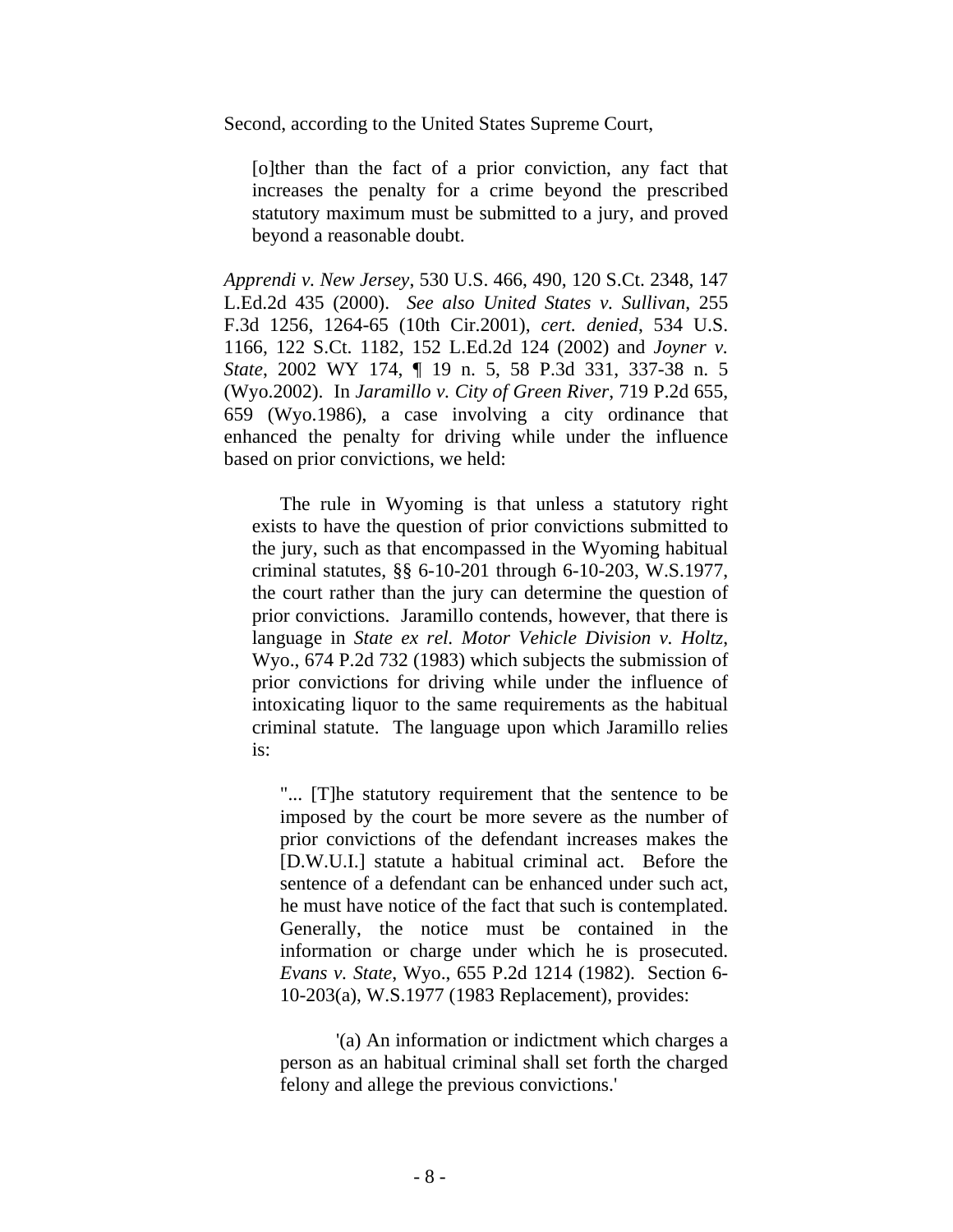"Although here we are not concerned with felonies, the reason upon which this section is predicated is pertinent to the requirement of similar notice in DWUI cases." *State ex rel. Motor Vehicle Division v. Holtz*, supra, at 738.

Jaramillo is mistaken in his contention that this language brings this question within the statutory requirement that the issue be submitted to a jury. *In State ex rel. Motor Vehicle Division v. Holtz, supra*, the court simply recognized that due process requires notice if a former conviction is to be used to enhance punishment. Certainly the Wyoming habitual criminal statutes do not by their terms encompass misdemeanor convictions for driving while under the influence of intoxicating liquor. There is no indication in *Holtz* that the court could or would expand those statutes to encompass these misdemeanor offenses. The ordinance of the City of Green River does not require a determination by the jury of the issue of prior convictions. We hold that with respect to such sentence enhancement proceedings under the state statute or a similar city ordinance, unless the statutory language so requires, a right to a jury trial with respect to the existence of prior convictions does not exist.

Unlike the habitual criminal statutes, Wyo. Stat. Ann. §  $6-2-501(f)(ii)$  does not expressly provide for a jury determination with respect to the existence of prior convictions.

*Spinner v. State*, 2003 WY 106, ¶ 29, 75 P.3d 1016, ¶ 29 (Wyo. 2003); *also see Thomas v. State*, 2003 WY 53, ¶ 20, n.4, 67 P.3d 1199, ¶ 20, n.4 (Wyo. 2003); *Joyner v. State*, 2002 WY 174, ¶ 19, n.5, 58 P.3d 331, ¶ 19, n.5 (Wyo. 2002); and *see generally* 3 David S. Rudstein, C. Peter Erlinder, and David C. Thomas, *Criminal Constitutional Law*, § 14.01, at 14-4 through 14–6 (2002).

[¶14] The courts of several other states have considered similar questions. In *People v. Martinez*, 32 P.3d 520, 529-30 (Colo.App. 2001) the Colorado Court of Appeals viewed *Apprendi* as having "blurred the distinction between elements of a crime and penalty enhancers," and that there had been considerable discussion of its scope in recent litigation (had been cited in over 730 published decisions at that point in time; a WESTLAW search indicates there are more than 1800 state cases applying *Apprendi* at this point in time). Nonetheless, the Colorado court concluded it was "uncertain whether *Apprendi* compels the conclusion that any such fact that may increase the maximum penalty *ipso facto* becomes an essential element" of the crime, and did not apply it to the circumstances of the *Martinez* case. In *Commonwealth v. Lepper*, 60 Mass.App.Ct. 36, 798 N.E.2d 1030, 1039-40 (Mass. App. Ct. 2003), the court found no *Apprendi* violation where the defendant was adjudicated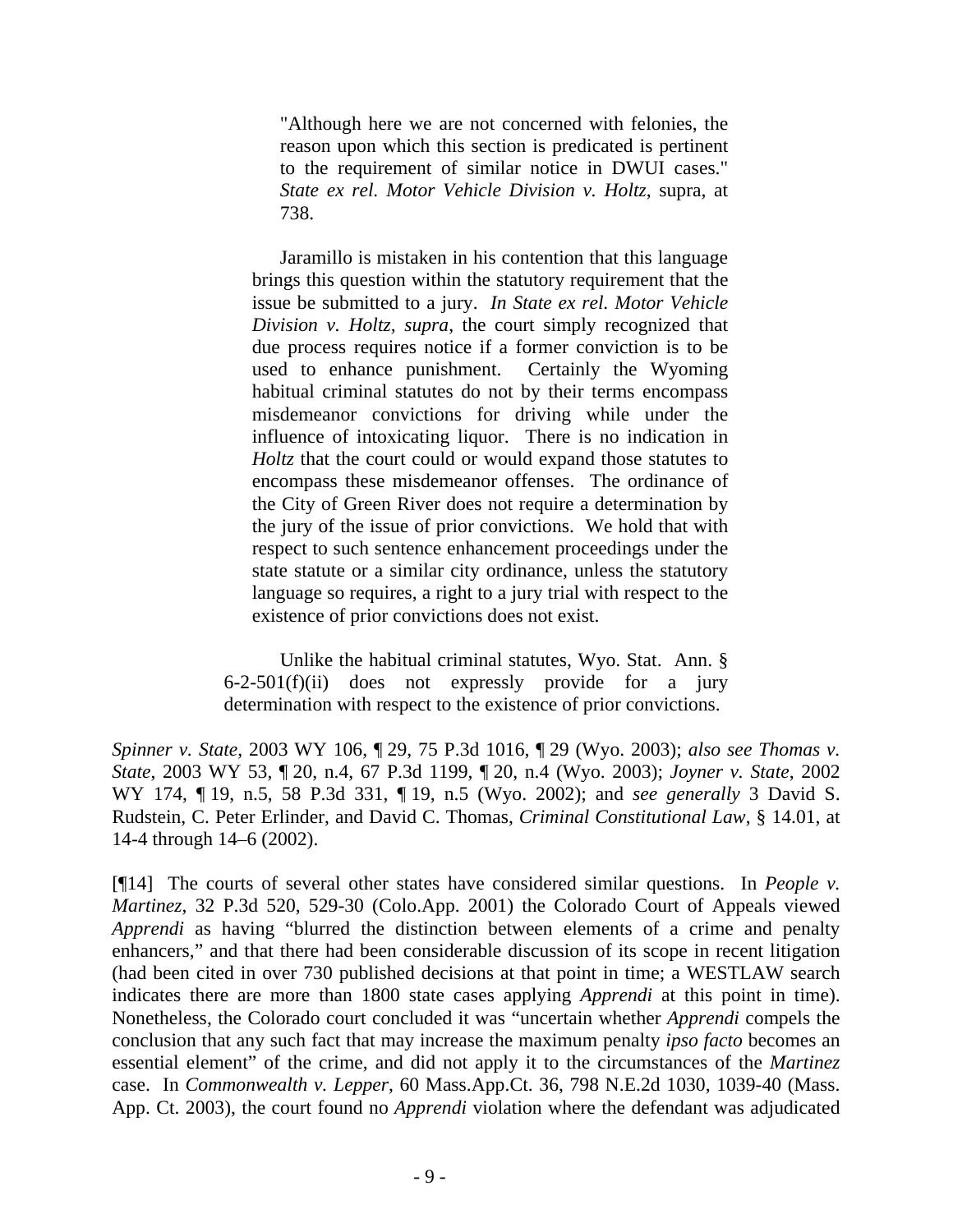as "a common and notorious thief," because it was clear that the enhanced prison sentence imposed was based on nothing less than proof beyond a reasonable doubt (though not necessarily found by the jury), as well as because the sentence imposed was below the default statutory maximum applicable to the baseline offense. *Id*., at 798 N.E.2d 1040 (citing cases). In *State v. Elkins*, 2002-Ohio-2914, ¶¶ 15-22, 148 Ohio App. 3d 370, 773 N.E.2d 593, ¶¶ 15-22 (Ohio App. 10 Dist. 2002), the court held *Apprendi* did not apply because the jury found beyond a reasonable doubt that the defendant possessed 100 times the quantity of a drug, the mere possession of which constituted a third degree felony. In turn, the wording of the statute made the individual in possession of 100 times the amount of the drug a "major drug offender," which in turn authorized the trial court to impose an enhanced sentence.

[¶15] We view the existence of a prior conviction and the existence of a contemporaneous conviction as resting on the same quality of evidence and neither is required to be determined by a jury under the beyond a reasonable doubt standard, unless the applicable statute, by its wording, imposes such a requirement (e.g., the habitual criminal statute). Thus, in the "continuum of certainty" proposed by Professor Fairchild, we view a contemporaneous conviction as being on the same footing as a prior conviction. The principle articulated in *Apprendi* is not violated in any way.

# **Application of** *Lockyer* **and** *Ewing*

[¶16] Brown takes a stab at weaving the United States Supreme Court's decisions in *Lockyer v. Andrade*, 538 U.S. 63, 123 S.Ct. 1166, 155 L.Ed.2d 144 (2003) and *Ewing v. California*, 538 U.S. 11, 123 S.Ct. 1179, 155 L.Ed.2d 108 (2003) into his argument. It suffices here to note that we recently resolved a case similar to Brown's in light of those decisions:

> Daniel challenges the imposition of two consecutive life sentences under the habitual criminal statute, Wyo. Stat. Ann. § 6-10-201 (LexisNexis 2003), on two grounds: first, that the statutory language does not permit more than one sentence enhancement, and second, that the imposition of two consecutive life sentences is cruel and unusual punishment in violation of the Eighth Amendment of the United States Constitution.

> Since our decision in *Rich v. State*, 899 P.2d 1345 (Wyo.1995), the law has been settled that life sentences for a fourth and fifth felony are required under § 6-10-201, when a defendant is adjudicated a habitual criminal. *Id*. at 1347. *Rich* upheld the trial court's decision to impose three consecutive life sentences for first degree sexual assaults constituting distinct crimes. Daniel contends, however, that *Rich* is distinguishable from his convictions arising out of just one sexual assault occurrence. He contends that the disproportionate harshness of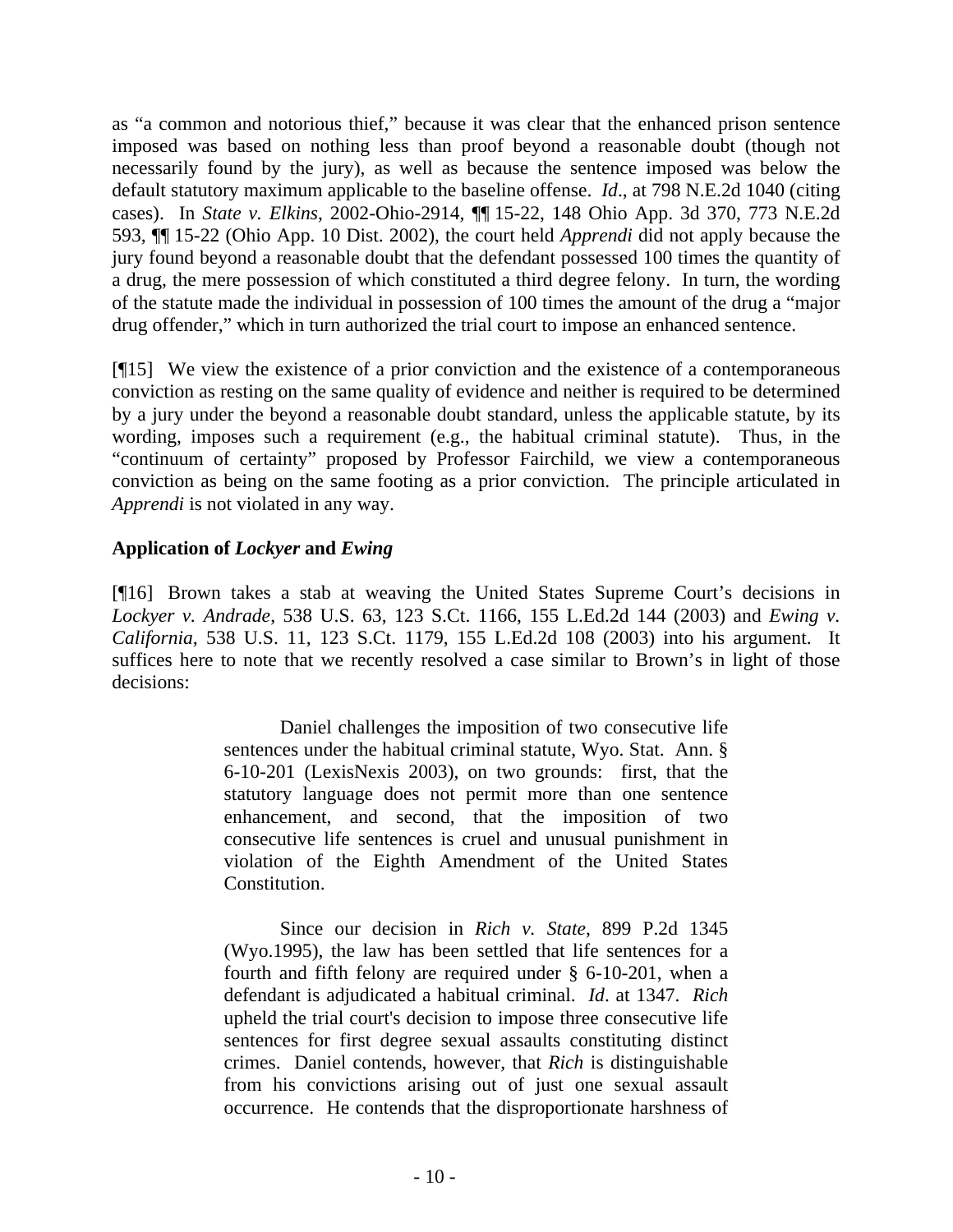two consecutive sentences to life is demonstrated because he is ineligible for parole although this is his only violent felony conviction, and this disproportionality constitutes cruel and unusual punishment. The State contends that we have previously decided that the portion of the habitual criminal statute enhancing a sentence to ten to fifty years for two prior convictions is not cruel and unusual punishment under the Eighth Amendment and that reasoning applies to a sentence enhancement of life imprisonment, citing *Oakley v. State*, 715 P.2d 1374 (Wyo.1986).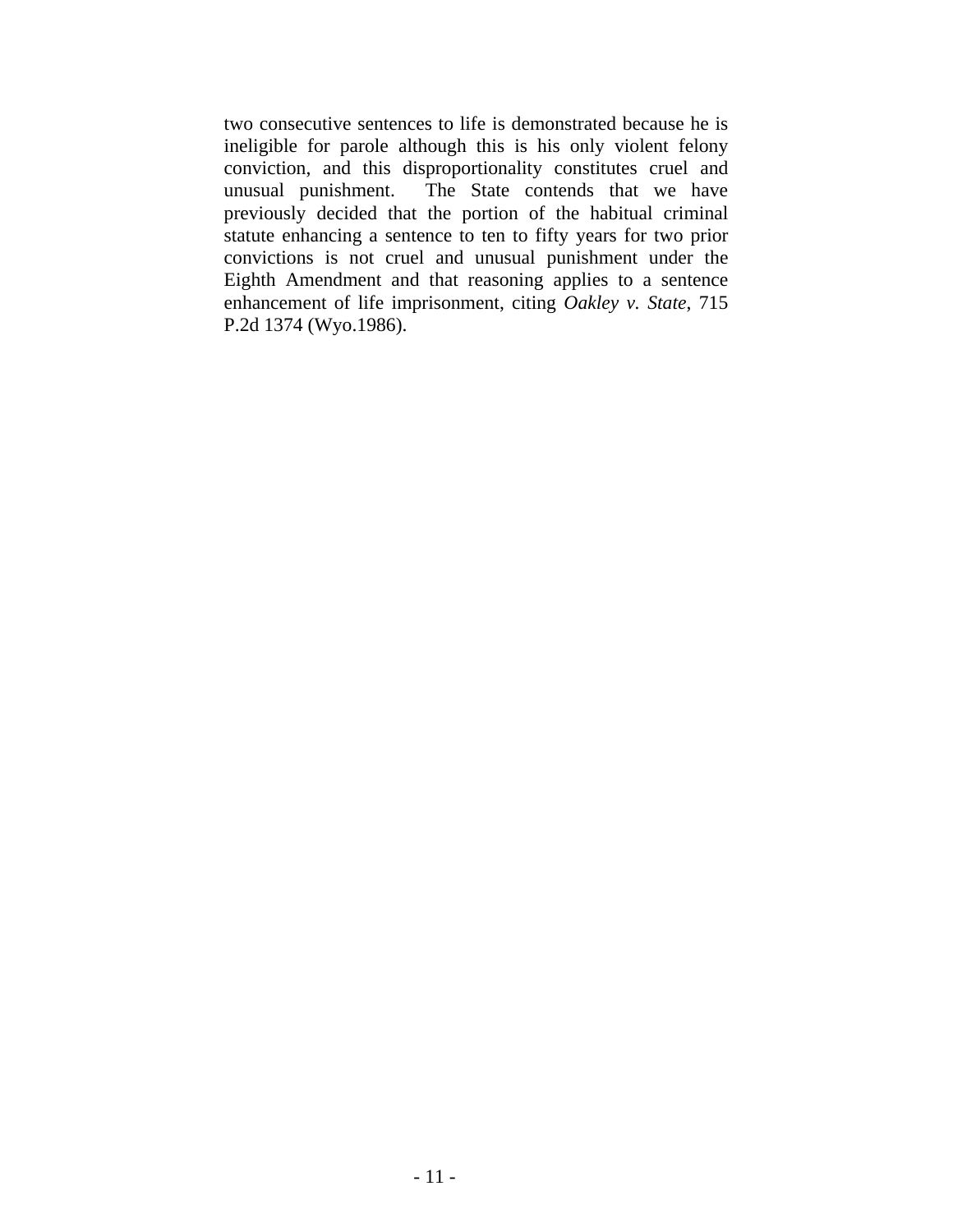In *Oakley*, we considered the several decisions by the United States Supreme Court addressing when sentence enhancement constituted cruel and unusual punishment to arrive at our decision that  $\S 6$ -10-201(b)(i) does not violate the Eighth Amendment. The Court recently reviewed this same jurisprudence in its latest consideration of this issue in connection with California's "three strikes law," statutory schemes that are "designed to increase the prison terms of repeat felons." *Ewing v. California*, 538 U.S. 11, ----, 123 S.Ct. 1179, 1182, 155 L.Ed.2d 108 (2003). Ewing had been convicted of felony grand theft in excess of \$400 for stealing three golf clubs; however, because he had previously been convicted of three burglaries and a robbery, all considered serious or violent felonies, the three strikes law applied and Ewing was sentenced to 25 years to life. *Id*. at 1183-85.

*Ewing* resulted in a majority decision that California's three strikes law constitutionally addresses recidivism without violating the Eighth Amendment ban of cruel and unusual punishment. *Id*. at 1190. However, the Court's analysis for arriving at that conclusion garnered only plurality support, and its application of those principles relied upon in *Ewing* are unclear enough to have caused the Court to reject the opinion that its case law was clear or consistent enough to be clearly established federal law within the meaning of 28 U.S.C. § 2254(d). *Lockyer v. Andrade*, 538 U.S. 63, ----, 123 S.Ct. 1166, 1173, 155 L.Ed.2d 144 (2003). The Court did find that it was clearly established that a gross disproportionality principle does apply to sentences for terms of years; however, the precise contours of that principle "are unclear, applicable only in the 'exceedingly rare' and 'extreme' case." *Id*. The Court held that *Lockyer* was not one of those exceedingly rare or extreme cases. *Id*.

Lockyer stole about \$150.00 worth of videotapes and was convicted of two counts of petty theft. He had previously been convicted of three counts of residential burglary, which California's three strikes law considers "serious or violent" felonies, and which made him eligible for sentence enhancement. Lockyer received two consecutive sentences of twenty-five years to life imprisonment, although he will be eligible for parole in about fifty years. *Lockyer*, 538 U.S. at ---- - ----, 123 S.Ct. at 1169-71.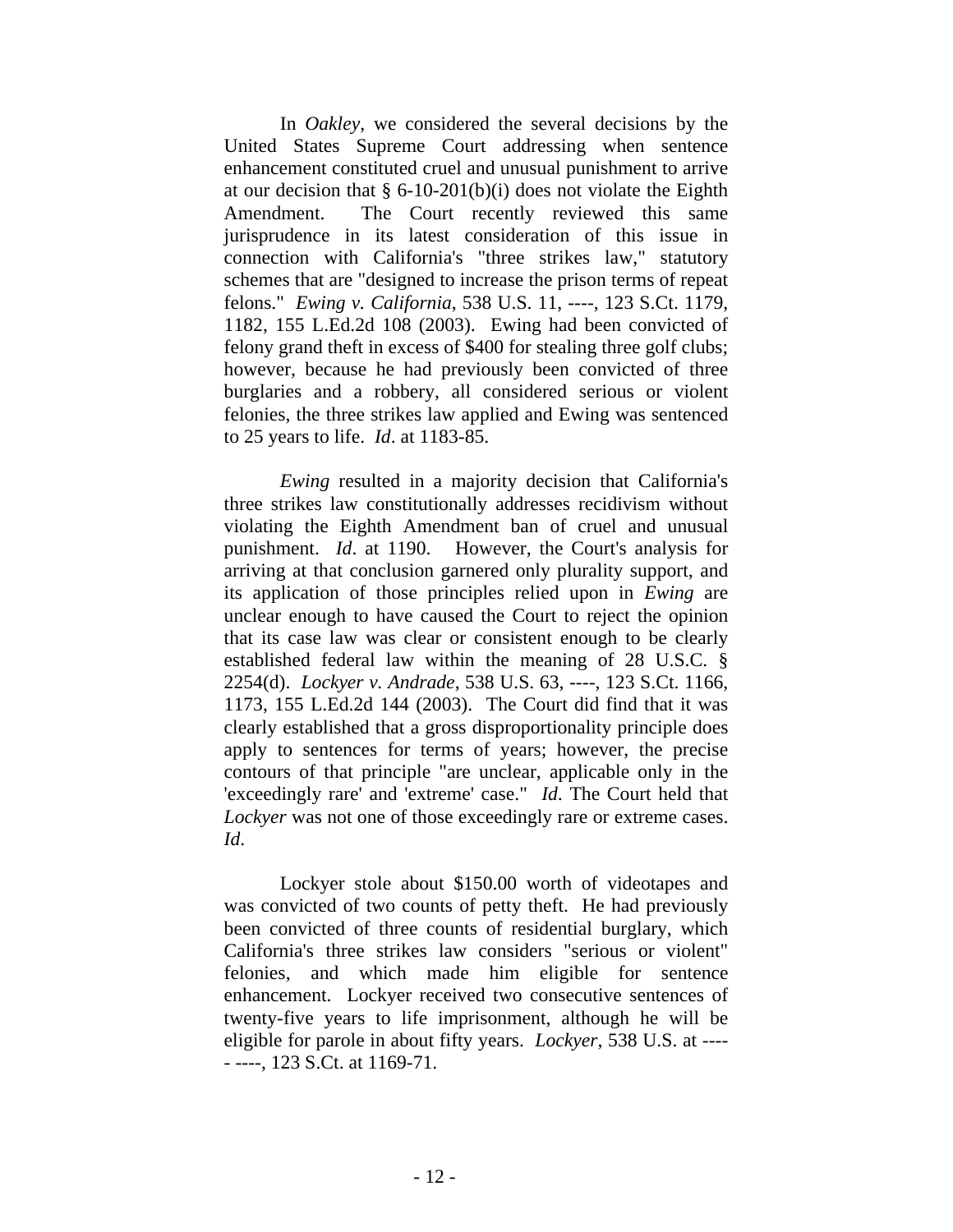In both *Ewing* and *Lockyer*, the Court considered its previous decisions in *Rummel v. Estelle*, 445 U.S. 263, 100 S.Ct. 1133, 63 L.Ed.2d 382 (1980), *Solem v. Helm*, 463 U.S. 277, 103 S.Ct. 3001, 77 L.Ed.2d 637 (1983), and *Harmelin v. Michigan*, 501 U.S. 957, 111 S.Ct. 2680, 115 L.Ed.2d 836 (1991). *Rummel* held that the Eighth Amendment did not prohibit a state from sentencing a three-time offender to life in prison with the possibility of parole for the justified purpose of addressing recidivism. *Ewing*, 538 U.S. at ----, 123 S.Ct. at 1185. In another recidivism case, *Solem* found that a life sentence without possibility of parole for a seventh nonviolent felony was prohibited by the Eighth Amendment's proscription against sentences that are disproportionate to the crime committed. *Ewing*, at 1186. *Harmelin* held that a life sentence without possibility of parole was not grossly disproportionate under the Eighth Amendment although the first time offender was convicted only of possessing 672 grams of cocaine and was not the subject of a recidivism statute. *Ewing*, at 1186. Based on this precedent, *Ewing* and *Lockyer* gleaned that its guiding principles for deciding whether a sentence of twenty-five years to life for stealing three golf clubs or videotapes required the threshold determination of whether the crime committed and the sentence imposed leads to an inference of gross disproportionality. *Ewing*, 538 U.S. at ---- - ----, 123 S.Ct. at 1188-90. Neither contention of an Eighth Amendment violation survived the Court's threshold determinations and both enhanced sentences were upheld. *Id*. at 1190; *Lockyer*, 538 U.S. at ---- - ----, 123 S.Ct. at 1175-76.

In considering this precedent as well as our own established in *Oakley* and *Rich* with respect to the facts of this case, we first find that, contrary to his assertions, Daniel has been convicted of two distinct sexual assaults permitting imposition of consecutive life sentences under the habitual criminal statute. We have said that "[i]n appeals alleging imposition of multiple sentences for a single act, the focus is on those facts proven at trial." *Chapman v. State*, 2001 WY 25, ¶ 25, 18 P.3d 1164, ¶ 25 (Wyo.2001) (citing *Rouse v. State*, 966 P.2d 967, 970 (Wyo.1998)). The ultimate question is whether those facts reveal a single criminal act or multiple distinct offenses against the victim. *Id*. Where the acts required for the commission of one offense are a necessary and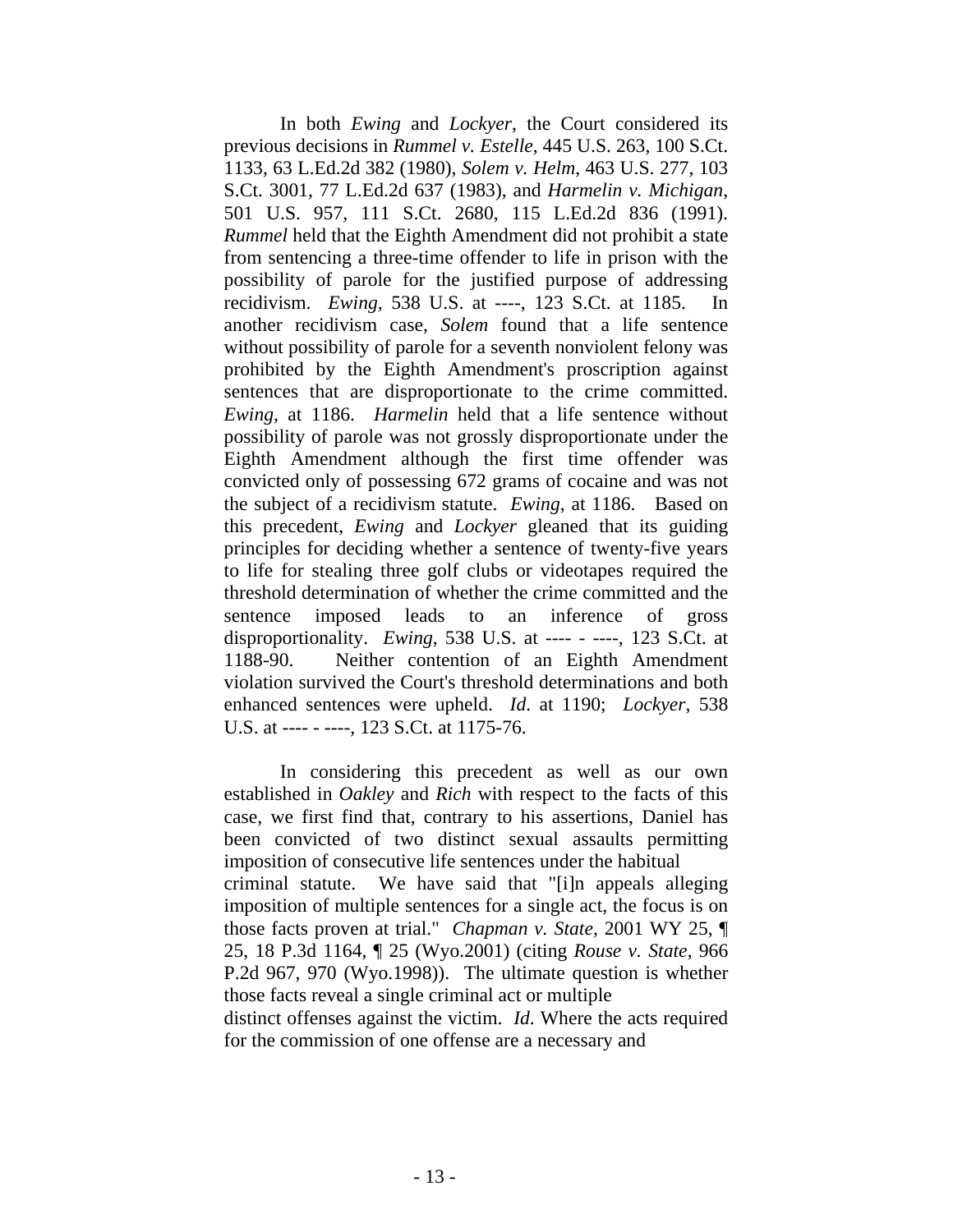indispensable precursor to commission of a second offense, the offenses merge for purposes of sentencing. *Id*. Such merger is mandatory where the second offense cannot be committed absent commission of the first offense. *Id*.

The evidence showed that Daniel subjected the victim to both vaginal and anal sexual penetration and these acts constitute separate, forcible sexual intrusions on the victim. *See* Wyo. Stat. Ann. § 6-2-302 (LexisNexis 2003). Proof of different facts was required to establish the elements of each crime, creating a record showing that Daniel's convictions were for separate and distinct crimes. It was, therefore, appropriate for the district court to consider Daniel's convictions as separate and distinct crimes for the purpose of imposing consecutive life sentences pursuant to the habitual criminal statute.

Daniel's Eighth Amendment violation claim requires that we examine the gravity of the offense compared to the harshness of the penalty. Daniel's two first degree sexual assault convictions followed a history of felony convictions. Wyoming's habitual criminal statute is long-standing and serves to address recidivism by simply removing from society those members who have proved themselves incapable of conforming to the laws by virtue of multiple, previous felony convictions. Our review of Wyoming legislation indicates that the habitual criminal statute, § 6-10-201, is directed at repeat offenders of violent crimes and § 6-2-306 imposes a life sentence for those with two previous first degree sexual assault convictions. The sentence enhancement under the sexual assault statute does not apply to Daniel, but from this scheme, we see that the legislature enacted § 6-10-201 with the intent of removing from society those recidivists who continue to commit felonies and the legislature has further acted to incapacitate those recidivists with three first degree sexual assault convictions by imposing life sentences under § 6-2-306.